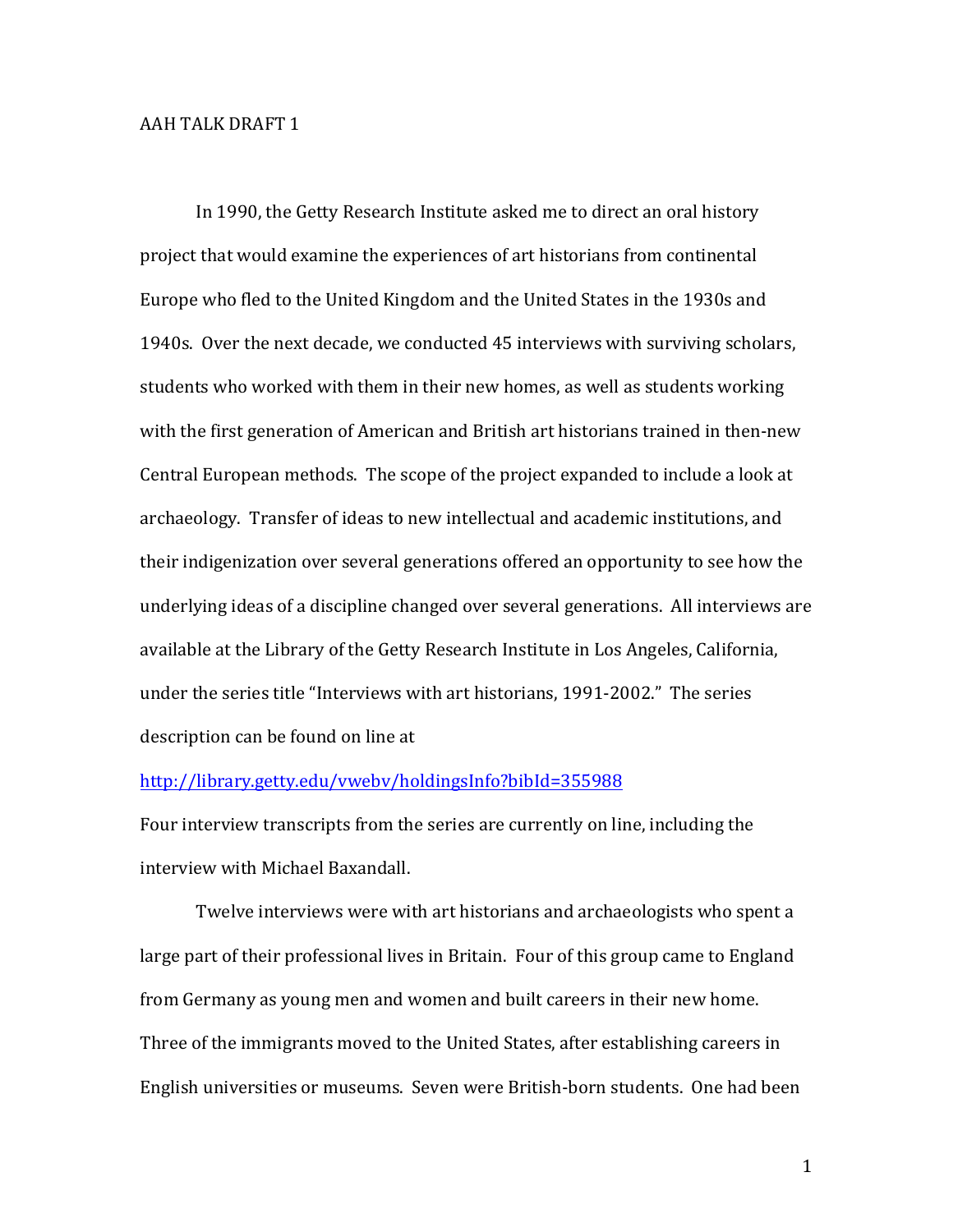born in Poland but came to the United Kingdom as a child. Of these eight, five spent a significant portion of their careers based at one or more U.S. institutions. The interests of the art historians at the Getty Research Institute skewed the sample in many ways, particularly to people who were considered to be at the top of the field with strong international reputations, a category that could get easily be conflated with scholars who had regular interaction with U.S. universities and museums. Given the numbers interviewed, no reliable generalizations can be derived from these accounts, but the overall numbers about movement across the Atlantic do reflect the once much-much-discussed "brain drain" that plagued British academia. Beyond that, the life-trajectories of most European-born interviewees underscore the high degree to which movement across national boundaries was a feature of  $mid-20<sup>th</sup>$ -century intellectual life, a sociological fact that reinforced ideas of humanist "scholarship" as transcendent activity whose objectivity and value was independent of but vulnerable to social categories. A central motif in the interviews with German- and Austrian-born scholars was that they never felt they could adapt to intellectual life in their new homes, regardless of where they landed or how prominent a position they secured. In exile, they became guardians of humanism in remarkably philistine societies where the autonomy of scholarship and learning largely derived from the deeply anti-intellectual nature of the so-called "Anglo-Saxon" world.

This ideological position had been vital to scholarly identity in the generation that emerged between the two world wars, particularly to those who reacted against race-based national projects. Ideas of scholarship as transcending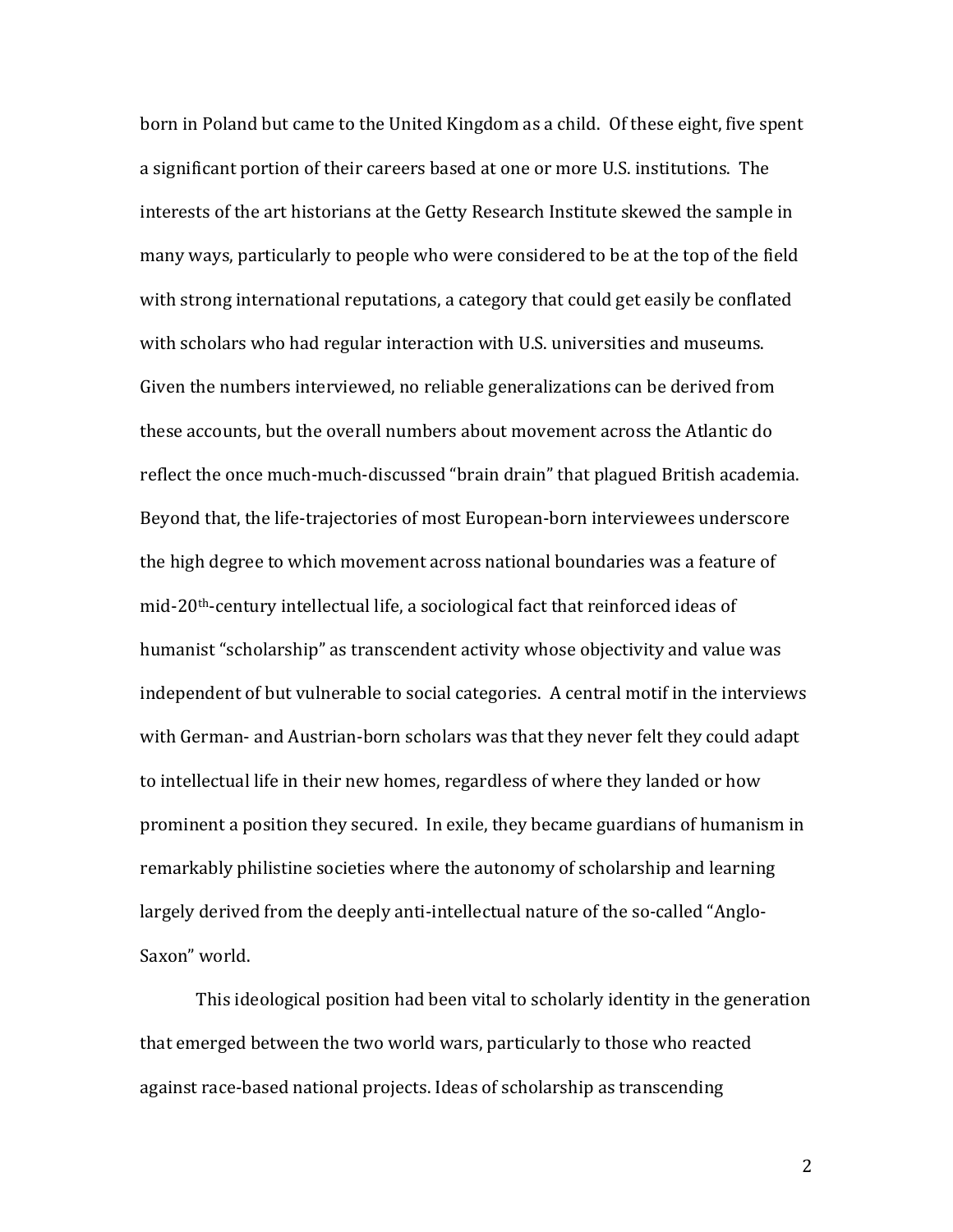immediate social realities broke down after World War II, though never completely, even, as I shall be arguing, among strong supporters of a social constructionist model of knowledge. As the interviews in this series are now beginning to appear on line and given that I'm addressing a group in England, I decided to focus my remarks today on interviews with the postwar generation of British art historians. I will focus on the interviews with Michael Baxandall and Griselda Pollock because two of the interviews currently have restrictions. I can discuss some of the general experience, but with those interviews I cannot go into details. My primary goal is to make people aware of a series, people who can make much better use of it than I could.

Francis Haskell (12.5 hrs recorded in 1994) was interviewed because Nikolaus Pevsner had directed his dissertation and because Haskell was a self-styled Warburgian. Hence, he appeared to us to be a good representative of a generation of English art historians who became "Germans" in their methodological approach. The story Haskell told was of course much more complicated. While stressing his on-going debt to Pevsner, Warburg, and Gombrich, he also emphasized the centrality of his having belonged to a "republic of letters" at Cambridge, the presiding figure of which was E. M. Forster. Much of the story he told emphasized a strongly moral personal commitment to redeem English scholarship from a variety of theories, starting with Freud and Marx in his youth but then as those theoretical frameworks became exhausted, a plethora of speculative thinking associated with continental philosophy (post-structuralism but more) and feminism. The empiricist edge of his approach took on greater salience, a fact that he was keenly aware of and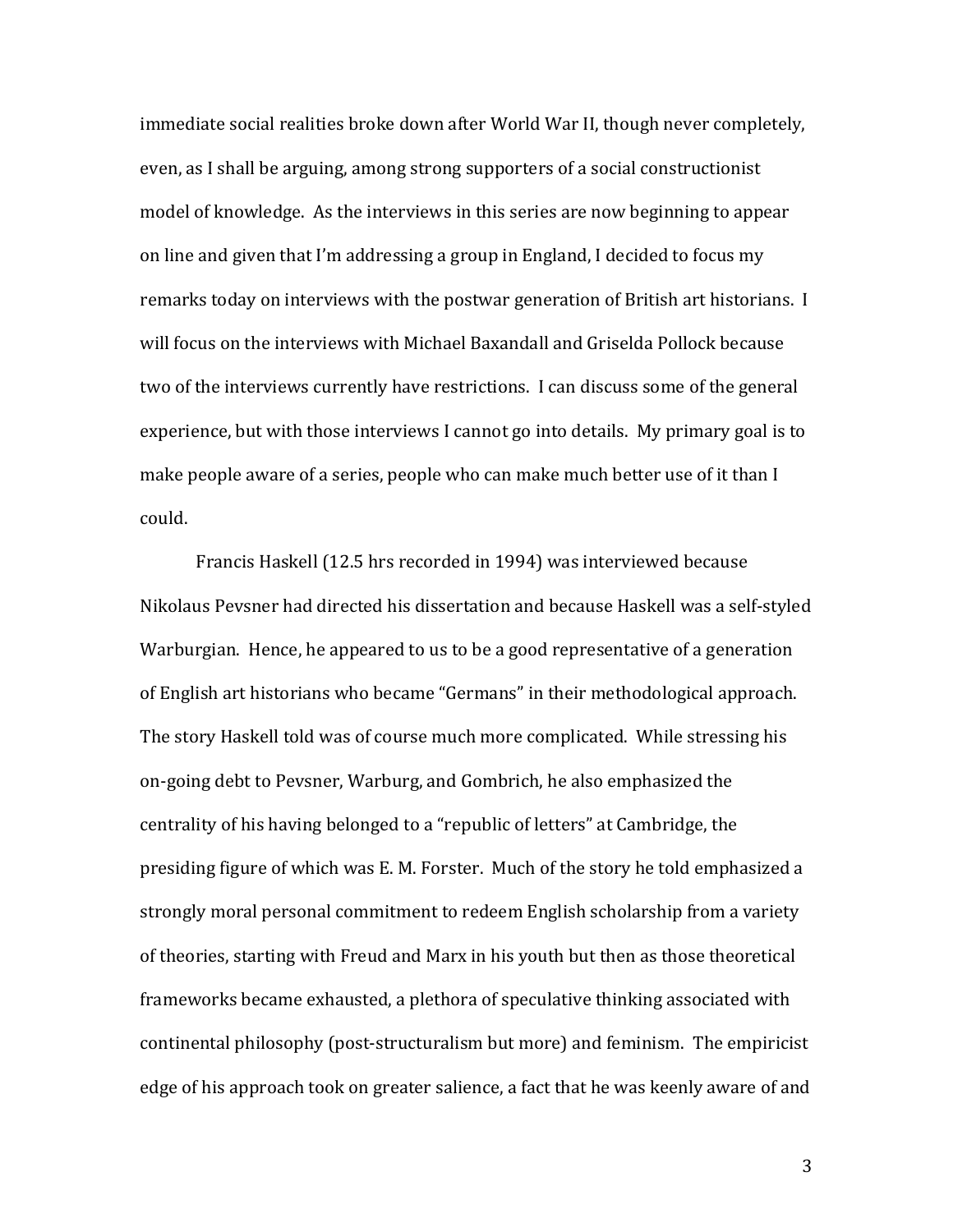to some degree apologetic for, as he thought he was living up to stereotypes about British antipathy to ideas of any sort and a rather slavish adherence to tradition for its own sake as a substitute for deep thinking. An image that he rebelled against, indeed felt stood in for a whole social complex in Britain that needed demolition after 1945 but which had been reborn in a particularly brutish form with the ascendancy of Margaret Thatcher.

Yet for all that, his identity was formed in a particular island of "old England" that he personally liked, and at least as far as educational and cultural life was concerned, he definitely did not like what both right and left had come up with to replace the decadent England that had produced him, among many other things, good and bad. These dilemmas/paradoxes were at the core of our conversations, as in effect he tried to negotiate of a set of contradictions that were not new to him but which he did not need to think about much as he went about teaching his classes, attending to his university duties, and writing his books and articles. As was typical of his generation, Haskell never received, or even thought of seeking, a Ph.D. Haskell explicitly refused the connoisseurship-driven methods found at the Courtauld under Anthony Blunt, and for that reason he turned to Pevsner and the Warburg for other perspectives pertinent to the study of art. Art criticism in England had been rich, but not scholarship, so he needed what German exiles offered. Yet his deeper commitment was to a type of scholarship that was older: a *return* to 19<sup>th</sup>-century English historical approaches, particularly Namier and Buckle, a return to scholarship that was about finding out what happened not about imposing one or another interpretive structure. Along these lines, he also deeply admired the work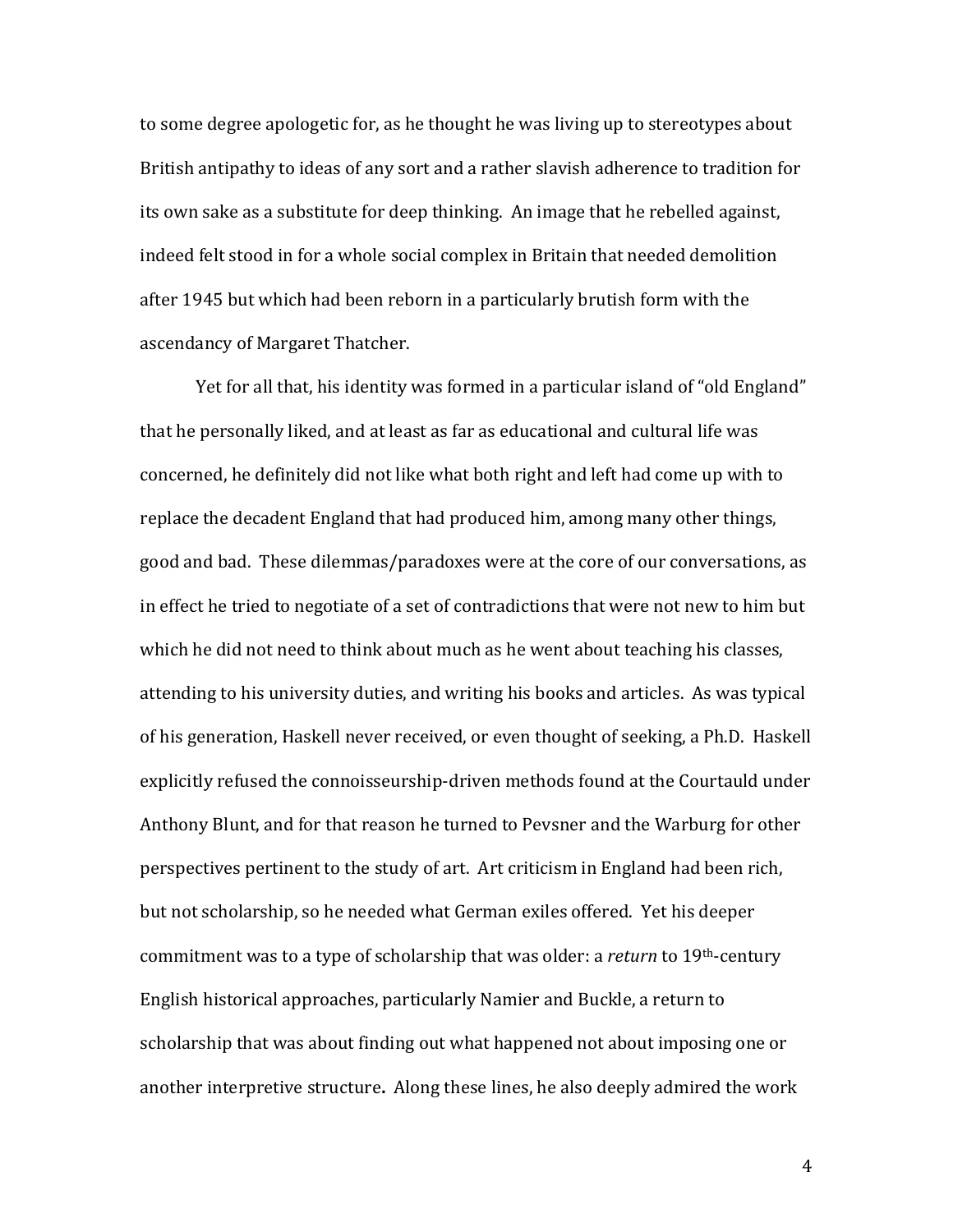of Jacob Burckhardt. The return to 19<sup>th</sup>-century historians was essential to Haskell's definition of his project, and fit with his indication of E. M. Forster as a primary guiding figure. He turned to Pevsner and the Warburg for technical assistance, but he agreed in fact with very little that its major scholars proposed about art, artists, or society., but not theory. To him, the Warburg meant analysis of art grounded in a variety of social realities, not iconography per se much less iconology, and certainly not the scientism of Ernst Gombrich's approach to perception. He felt that he had done unusual work, work that took the study of art in England in decidedly new directions; but he also was convinced that after 1980, increasingly fewer younger people shared his interests, while he did not find feminism, conceptions of hegemony, or French post-structuralist/deconstructionist theories *useful*. His body of work had shown that stylistic changes did not correspond to the hegemony of something or other at the time because the decisions that shape art are simply too contingent, grounded in too many factors, that must be identified and accounted for before one can make credible generalizations.

One goal of the project was to get a snapshot of each personality, which paradoxically required going on at length with multiple sessions and 10 hours or so of conversation, in a sense "wearing down" the narrator, with the risk of misspeaking increasing along with the letting down of the various guards one might have. It was important to have interviewees articulate their utopian visions (which may well be banal) and to identify who the "enemies" are, in this case, the "enemies" of "culture" and "learning."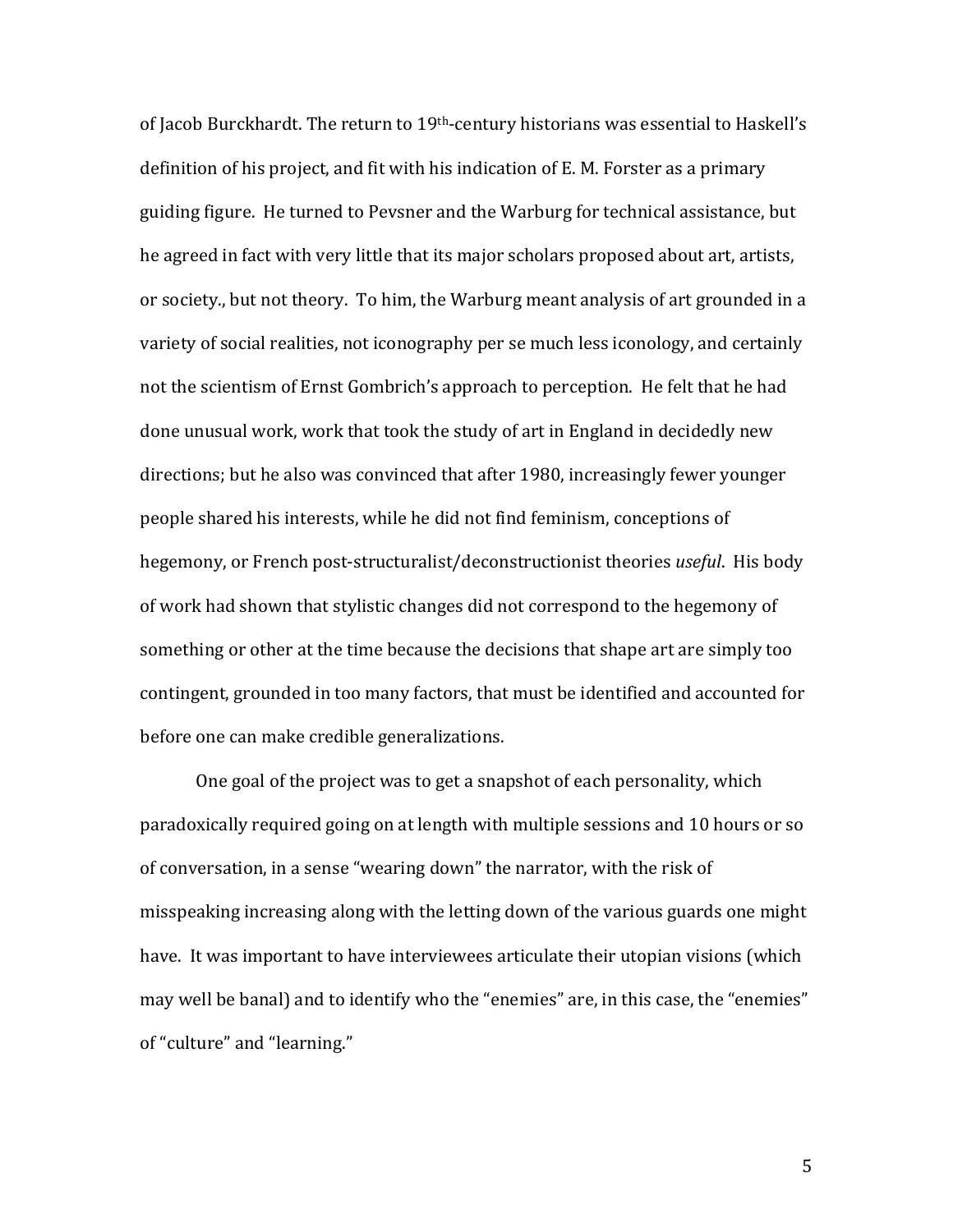The choice of English interviewees skewed away from the Courtauld given the project's focus on German influence, which in this case meant "Warburg," and its indigenization. But Haskell taught me that indigenization might well mean rebellion. It was interesting to see that this was one of the differences marking interviews with students of German exiles in the United States and the United Kingdom. U.S. interviewees of Haskell's age described themselves as having converted to German methods, throwing aside older approaches to visual and material culture that U.S. academics had developed, with some success. They declared themselves "Germans," and their work as a continuation of their teachers' legacies. The primary exception to this were art historians trained at Yale, where Marcel Aubert and Henri Focillon had started the art history program and hence their students were unambiguously "French." Their British counterparts did not reject their English predecessors but sought to build upon what they had done by borrowing from new methods without sacrificing an inherently *national* character in one's work.

But I need to problematize this difference with another aperçu I formed during the course of the interviews. With many of the U.S. interviews, art historians when asked an initial question about when and where they were born, typically responded with a family anecdote from 1635 or 1660. Initially, I thought of this as the product of individual quirkiness, but as it continued and I wound up with some 15 of these responses, actually a large majority of the US art historians who came of age in the interwar period, I saw this as a patterned response that was typical of a generation. In effect, it was an assertion of one's belonging to an aristocracy of sorts as well as a claim of unimpeachable American roots. The ubiquity of the response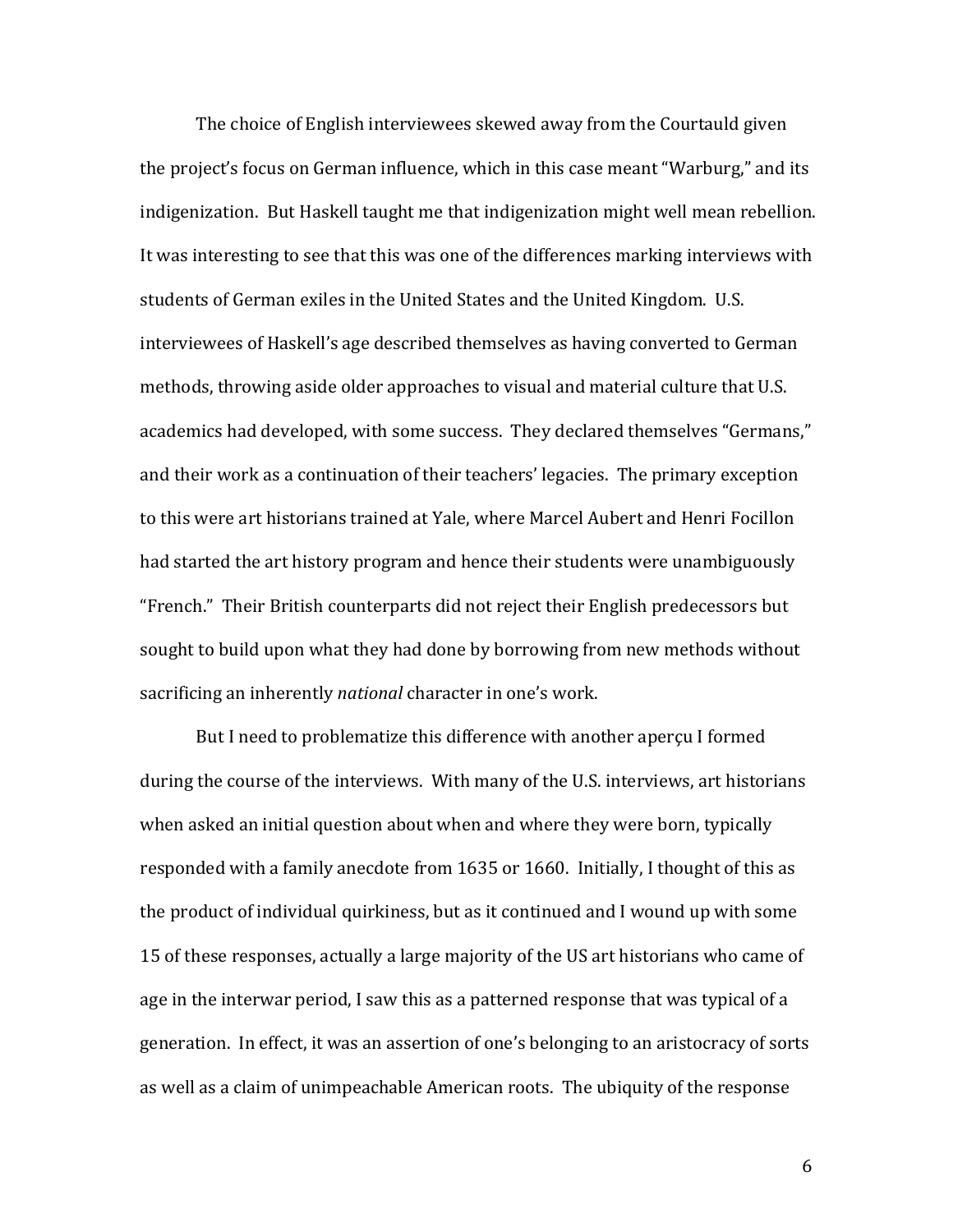suggests that it was an important factor governing who was selected for professional success in the United States. And the conversion to "German" or "French" intellectual fathers could in no way diminish one's privilege as an autochthonous American. In the interviews done with art historians from Britain, however family stories invariably indicated considerable detachment from English society and often a claim for outsider status that on the surface might not be warranted given a high level of professional success and often comfortable, uppermiddle-class family backgrounds. The return to national roots was a moral choice, to throw in one's lot with the best of what one's place had developed.

Michael Baxandall (8 hours, 20 minutes recorded) was born in 1933, grew up in Cardiff, Wales. He attended Cambridge University from 1951 to 1954, where he studied literature with F. R. Leavis. He was a junior fellow at the Warburg Institute from 1959 to 1961, before becoming an assistant keeper in the department of architecture and sculpture at the Victoria and Albert Museum. He left the V&A to teach at the Warburg, where he was based from 1965 to 1988. He left the Warburg to be a professor of art history at the University of California, Berkeley. He was selected to be interviewed because of his close connection to the Warburg, which like Haskell's was more complicated than his long tenure at the Warburg might indicate.

Leavis's role in Baxandall's intellectual development was central, in many ways as indicating a moral commitment to rigor, accuracy, and independence that Baxandall admired as an important tradition within English learning: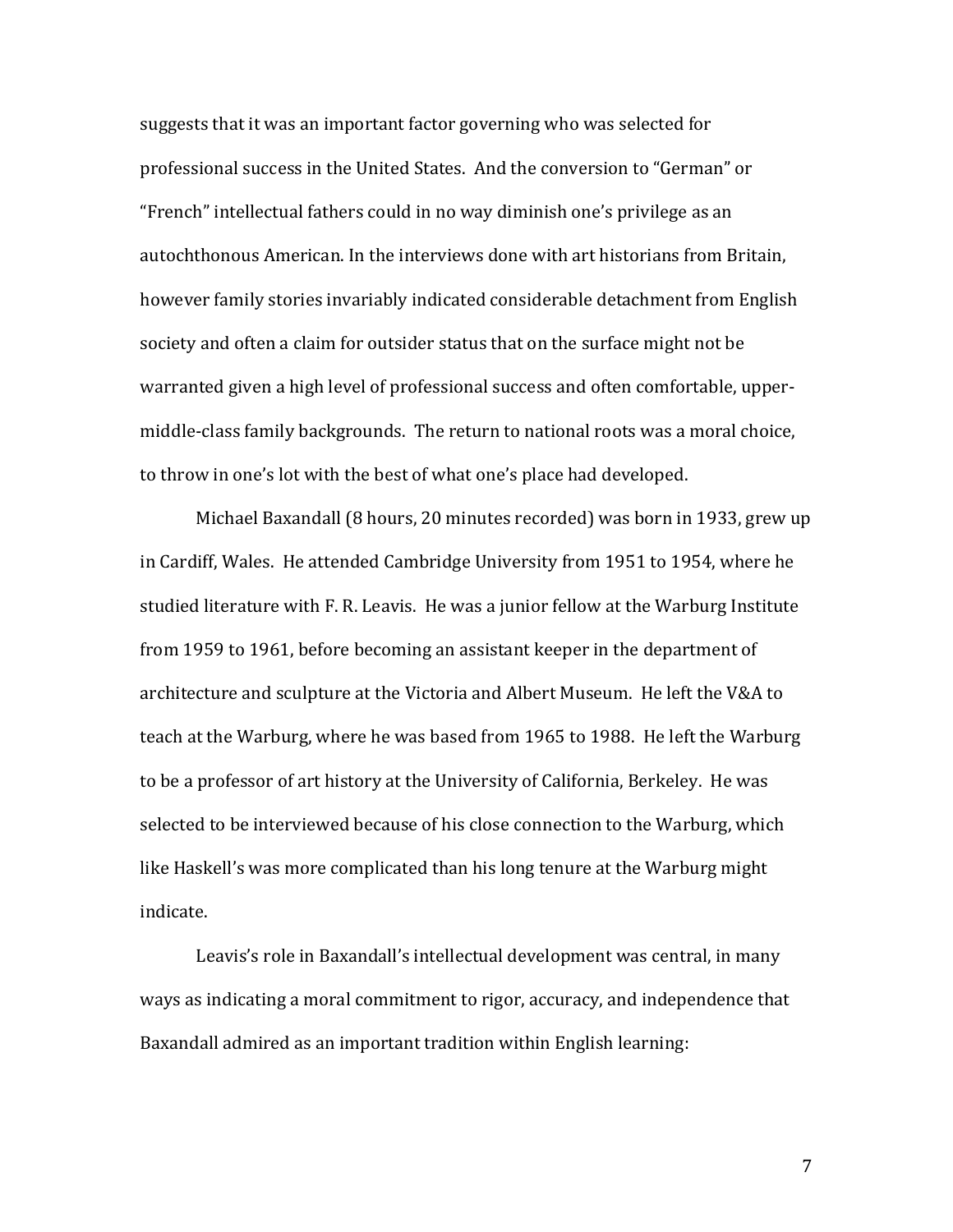*I* enjoyed the close reading he [Leavis] did, and the rather aggressive tone. ... *The Cambridge style was urgent and scientific and moralistic, all of which I liked. [p. 26]*

Leavis's seminars typically worked from reading sheets. You'd have a sheet or a *couple of sheets with half a dozen or maybe ten extracts. The first exercise was* to attribute, the notion being that if you couldn't, you hadn't read. Having stated your reasons for thinking this was Thomas Hardy, or whoever, you went *on to discuss the nature of Hardy's verse, or Blake's, or whoever—in what respects it was good, and in what respects it was bad. Leavis was a very* evaluative teacher. In other words, he encouraged discriminations of quality in a way that is nowadays rather awkward. Many people find that discriminations of quality played a very big part in this, and the quality wasn't simply technical or linguistic, or even literary; it was partly moral. Again, the *moral and the literary were interfused. ... he was suspicious of any deductive thinking in criticism. His interests were in particulars and differentiating, not large notions.* One read with huge attention to detail, and with an eye on what *was individual and different about these texts. ... Leavis was a great teacher,* and he had a huge influence on me in ways which weren't simply a matter of style of literary criticism. He's certainly one of the half- dozen "readers over my *shoulder," when I ask myself, "What would they think of this?" [pp. 29-30]*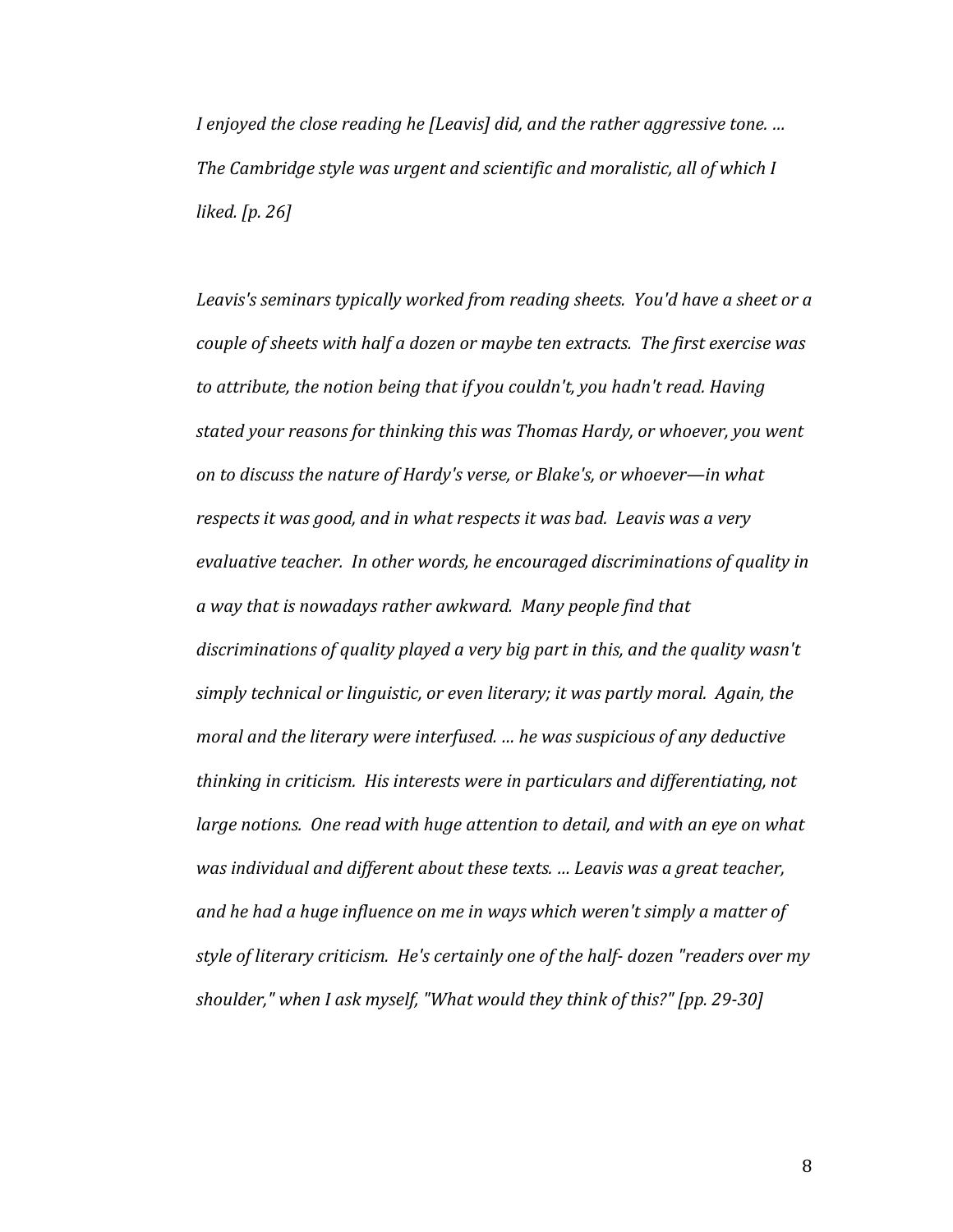Baxandall also had a close family relationship to English traditions in art and museums. His father had a been a museum keeper, eventually winding up as director of the municipal museum in Manchester. His grandfather had also been keeper of scientific instruments at the Science Museum in London. Baxandall's father was not an art historian, but an antiquarian specializing in medieval pottery who also wrote criticism of contemporary English art. Very much influenced by Roger Fry. Reading Erwin Panofsky's *Meaning in the Visual Arts* directed Baxandall back to the visual arts, which he avoided because it was his father's area. He had not been impressed by Pevsner's lectures at Cambridge. Not enough moral feeling. Not enough intellectual playfulness. After graduating from Cambridge, he spent time on a fellowship in Italy and Germany, developing his interests in visual art in both places. When he returned to England, the Warburg seemed the natural place for him to deepen his studies further. He rejected the Courtauld because he was not interested in connoisseurship but in the moral and social value of art. Yet he knew nothing about the Warburg.

I had no idea what the Warburg was when I went to it. I had not learned in *Germany anything about the Warburg Institute. It was a quite different sort of art history. [p. 55]*

*I* wasn't really trained, *I* just struggled. Unlike some of my students, *I* don't have great archival skills. I've worried a lot about what one should do for *students in training for this. [p. 59]*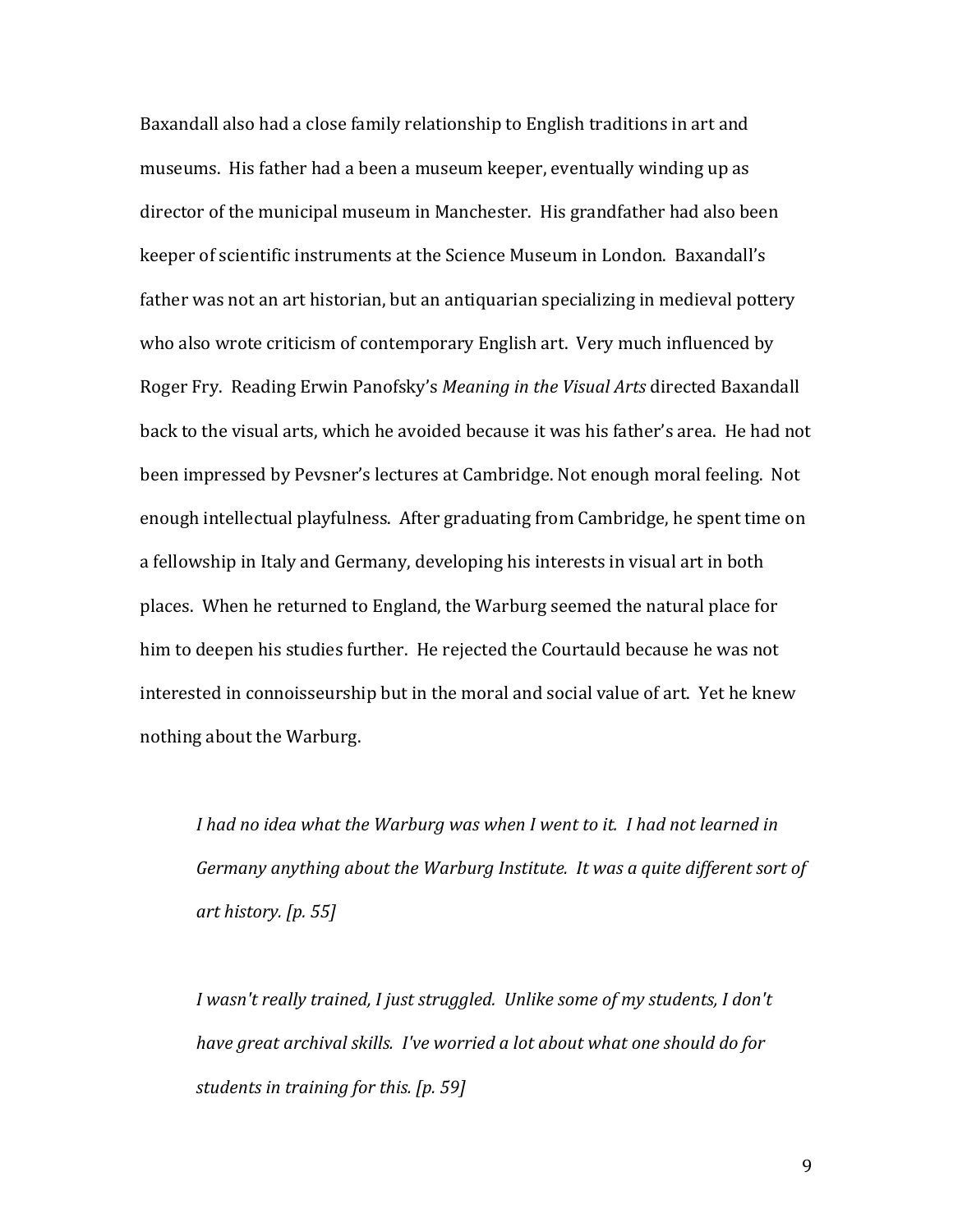*I* certainly found it sometimes a bit difficult to communicate with Buchthal or *Otto Kurz.* Partly it was shyness on my side, partly an awareness that I didn't *have the sort of good, classical Gymnasium education they had. I felt sort of undereducated in many ways. I think to some extent one has to distinguish a little bit between the Austrian and the German, and my sense was that the Germans found it easier in England than the Austrians did to feel not altogether alien. [p. 66]*

Gombrich's interest in the relation of rhetoric and painting in the Italian renaissance steered the direction Baxandall's research interests. Baxandall prepared a course on rhetoric in the Renaissance for the Warburg in 1965. He was emphatic: *"I doubt if* I'd have found it for myself" [p. 83]. He did not teach art history at the Warburg. In addition to rhetoric, he taught courses on dialectic, the concept of the Renaissance, patronage, the economic history of Italy, German humanism, the Reformation. Baxandall is famous for embedding the creation of art in social history. This was a conclusion he wanted to complicate. The opening sentence of *Painting and Experience* reads, "A fifteenth-century painting is the deposit of a social relationship." The simplicity of the declaration, Baxandall explained was intended, in the spirit of his Cambridge education, "to irritate people" (among them Ernst Gombrich). The effort to explore the layers of *meaning* in material objects took Baxandall away from social structures per se and even from the formal vocabulary people used to discuss those objects. *Meaning* pointed to emotional response, a sense of connection that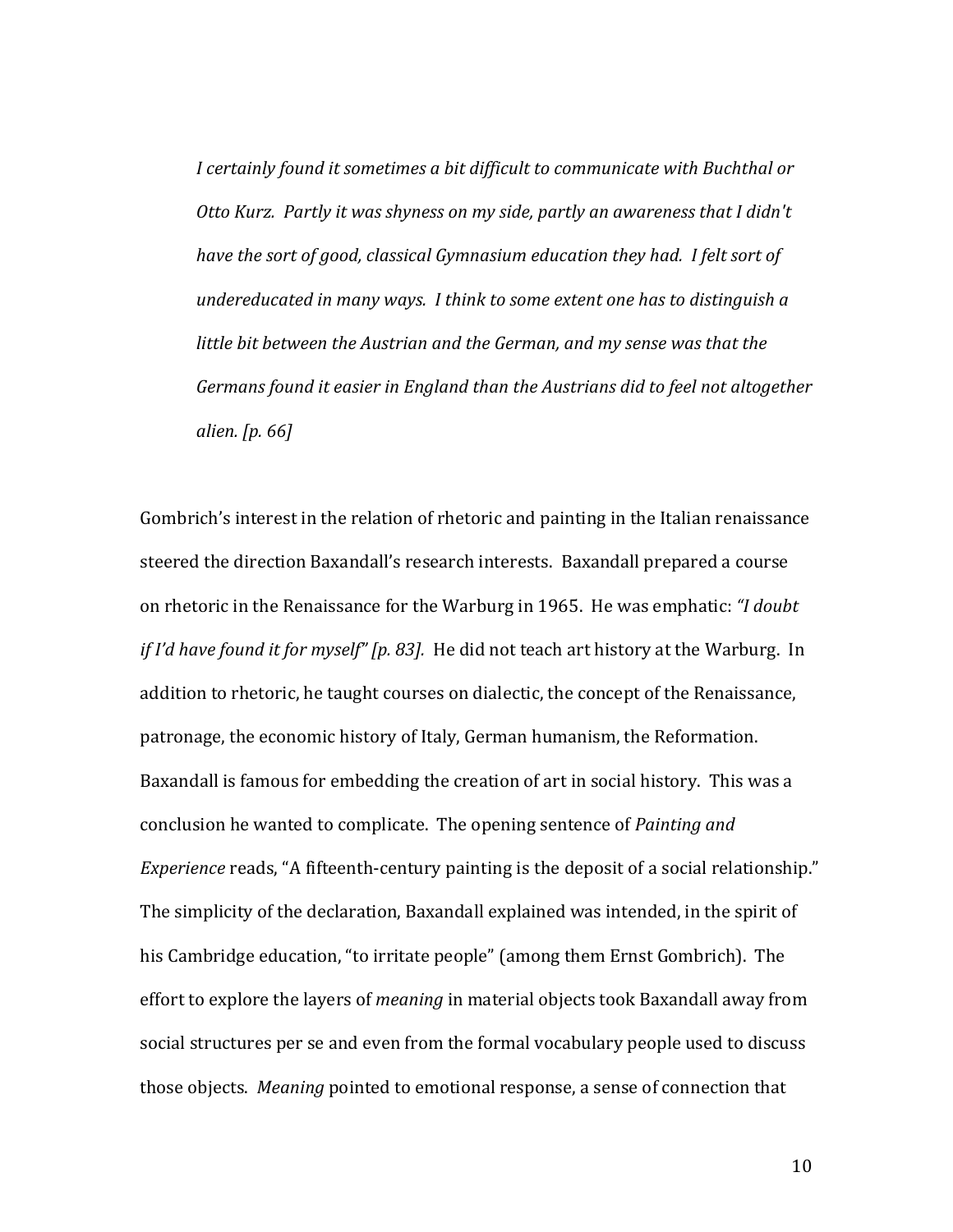began with feelings but which could be abstracted into words. Sensation mattered, not linguistic structures; art history required a study of structures of feeling, for which clues could be found in the iconography of a period, but only clues. Tact was needed to think through the relationship of sensation to the verbal descriptions that were available without submerging one into the other.

*a* painter has to be explicit about certain things which a writer doesn't have to *address.* Saint Luke telling the story of the Annunciation has to use tenses. A *painter has to use colors. So one really cannot use these formal color symbolism systems. [p. 107]*

The "period eye" could not be reduced to the words the people of a time and place used to describe visual experience, particularly the words of people expert in the works and the traditions surrounding their creation, or as he put it in *Painting and Experience*, language is a conspiracy against experience. This conclusion took him into art history and into specifically English art criticism. By 1980, after finishing his book on German limewood sculpture, Baxandall no longer saw himself as doing something different from art historians. Instead, he began to feel uneasy the people might lump him with social historians. But as an art historian, he saw himself working in an "old-fashioned English aesthete" following in the footsteps of John Ruskin and Roger Fry. His Warburgian intellectual framework did not fit with his English aesthete inclinations. His emotions sided with old-fashioned English ways of looking at things and increasingly guided the direction of his work. The aesthete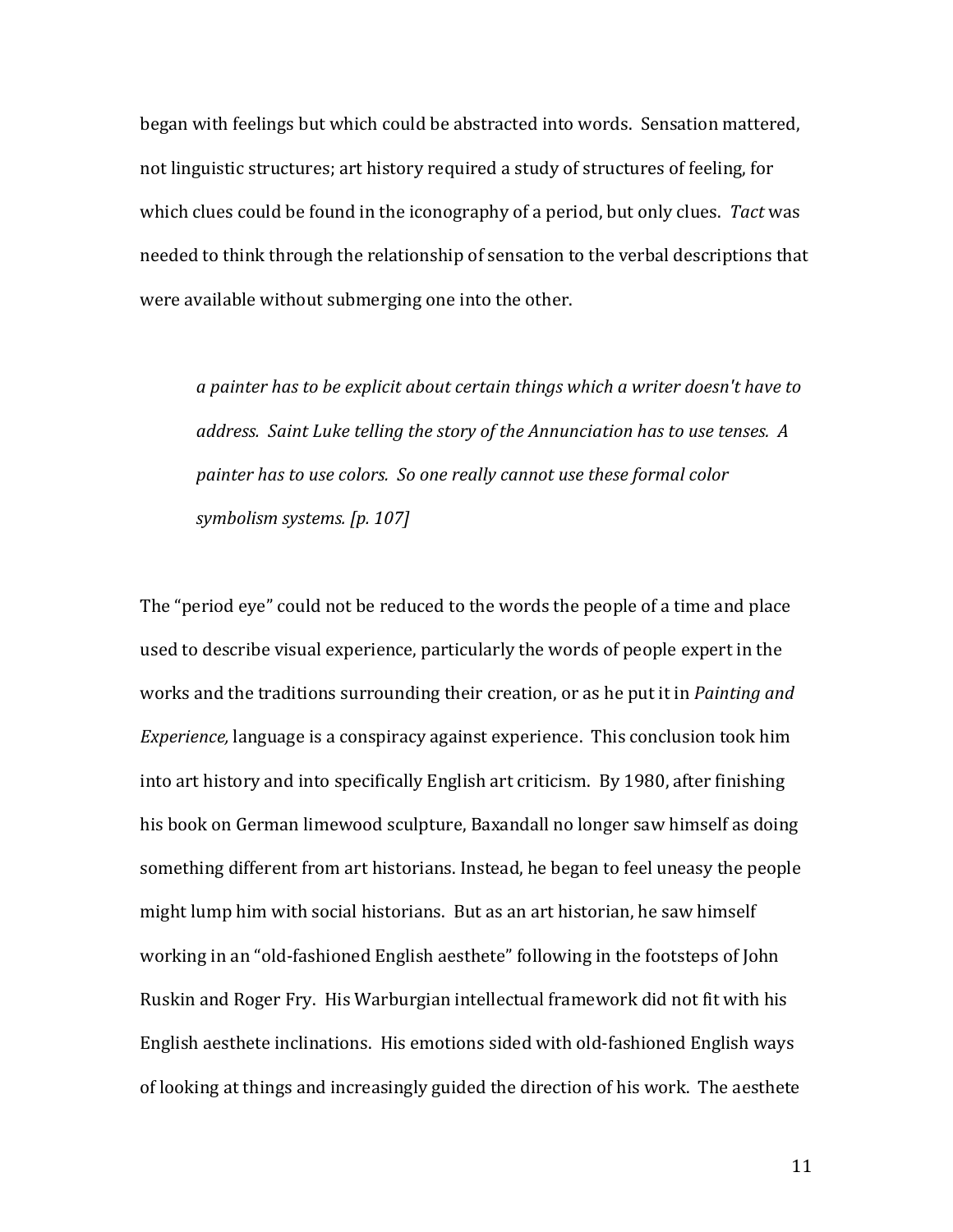tradition could not sustain a developed argument, and Baxandall turned to his Warburgian training to find the tools he needed to best the arguments that his Warburgian colleagues were making.

*One of the reasons why I talk about art criticism quite often rather than art* history is that it does seem to me very important to be clear about the fact that *we are addressing our own descriptions of the thing, and that implicit in any* description, however value free it seeks to be, there is a very elaborate system of evaluation. ... there's a physiological habit of eye movement, which is related to various processes of cognition. There's a set of rather obscure but very *important processes that go on after that in the course of putting together* sensation into the world, experience, and beyond that, to my mind, there is a set of very powerful psychic needs we have, what the French in the eighteenth *century* called inquietude, which has a huge amount to do with why we look at *pictures* and the way we do it. ... when we are looking at a picture seems to me *to be distorted if one uses the notion of attention as one's prime concept for it.* So I have moved away from attention to inquietude; it's that inquietude that *interests* me now. *...* The three levels of inquietude are eye movements, cognitive *movements, and the restlessness which art serves. ... I see myself as Warburgian, but I don't see myself as Warburgian quite in the image of Aby Warburg, who in the last ten or twenty years in Germany has become an important bearing. I simply read Warburg rather differently from them, and I*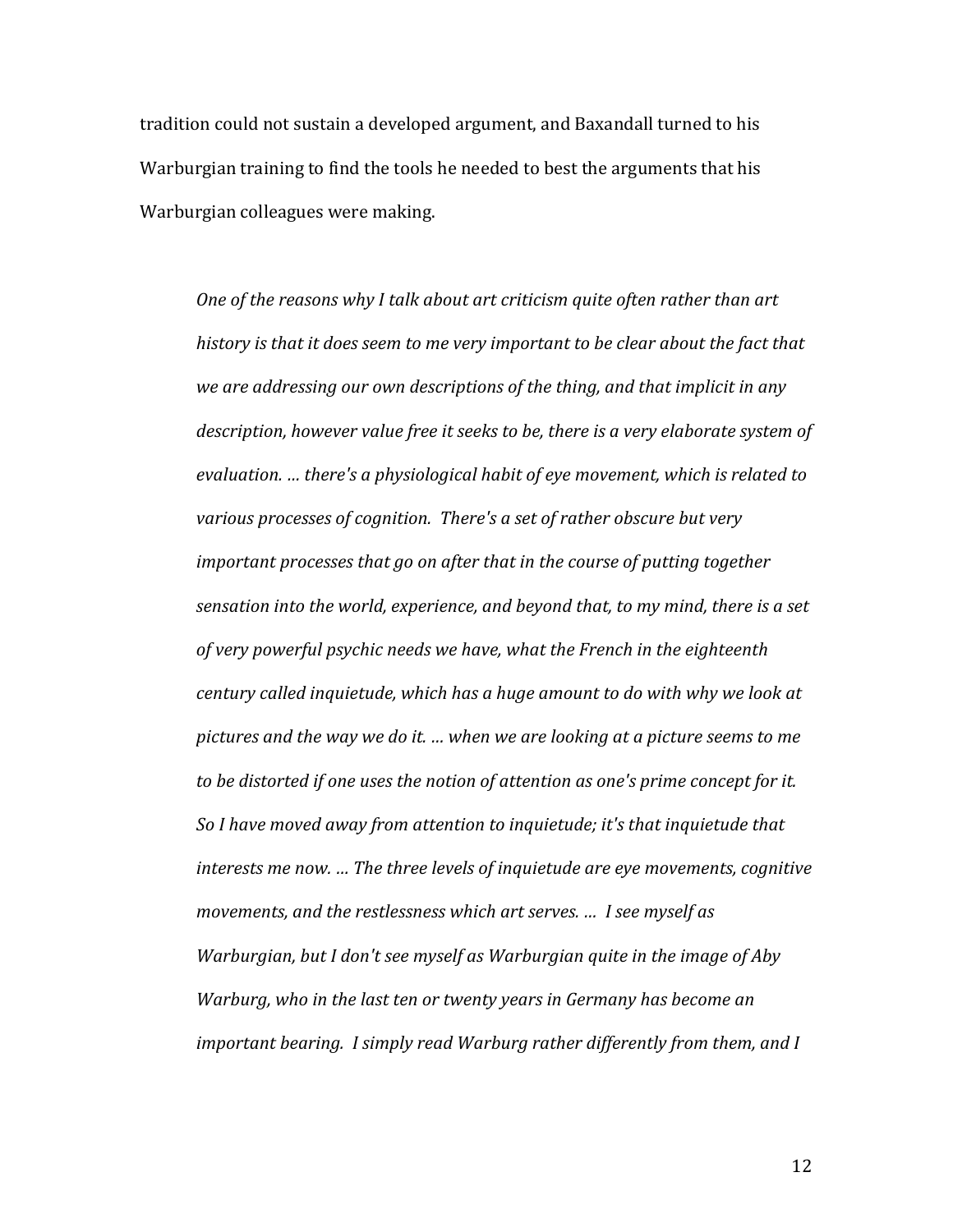*am* aware that I do it because I'm coming from Roger Fry, you know. I would *dramatize myself as "Roger Fry trying to do a Warburg."* [pp. 153-158]

I was struck at the time, and remain struck today, by the echoes with Francis Haskell's account. My general methodological assumption about repetitions of motifs in oral history narratives is that we are encountering patterned responses that developed with a given community over a period of time. That the responses are deeply personal is not in question, but scripts were available that made particular sense. Identifying these common structures provides evidence for the existence of discrete discursive communities. The motifs I've indicated are repeated in other British interviews in this series, and I image reflect the experiences of the generation that developed interests in visual and material culture in the decade or so following the end of the Second World War. Changes in the British academy were viewed with a high degree of ironic discomfort. Neither Baxandall nor Haskell earned a Ph.D., yet they had to train doctoral students in a discipline, art history, that they only slowly came to accept as theirs. The formation of the Association of Art Historians was another historical marker that generated equally ambivalent responses, as adhesion meant accepting a specific professional identity that was not felt as equivalent to either English or Warburgian values of scholarship and critical inquiry.

In the overall project, we interviewed only one art historian from the generation that entered the field after 1965, Griselda Pollock. Born in 1949, Pollock was the youngest person interviewed for the project. She did her undergraduate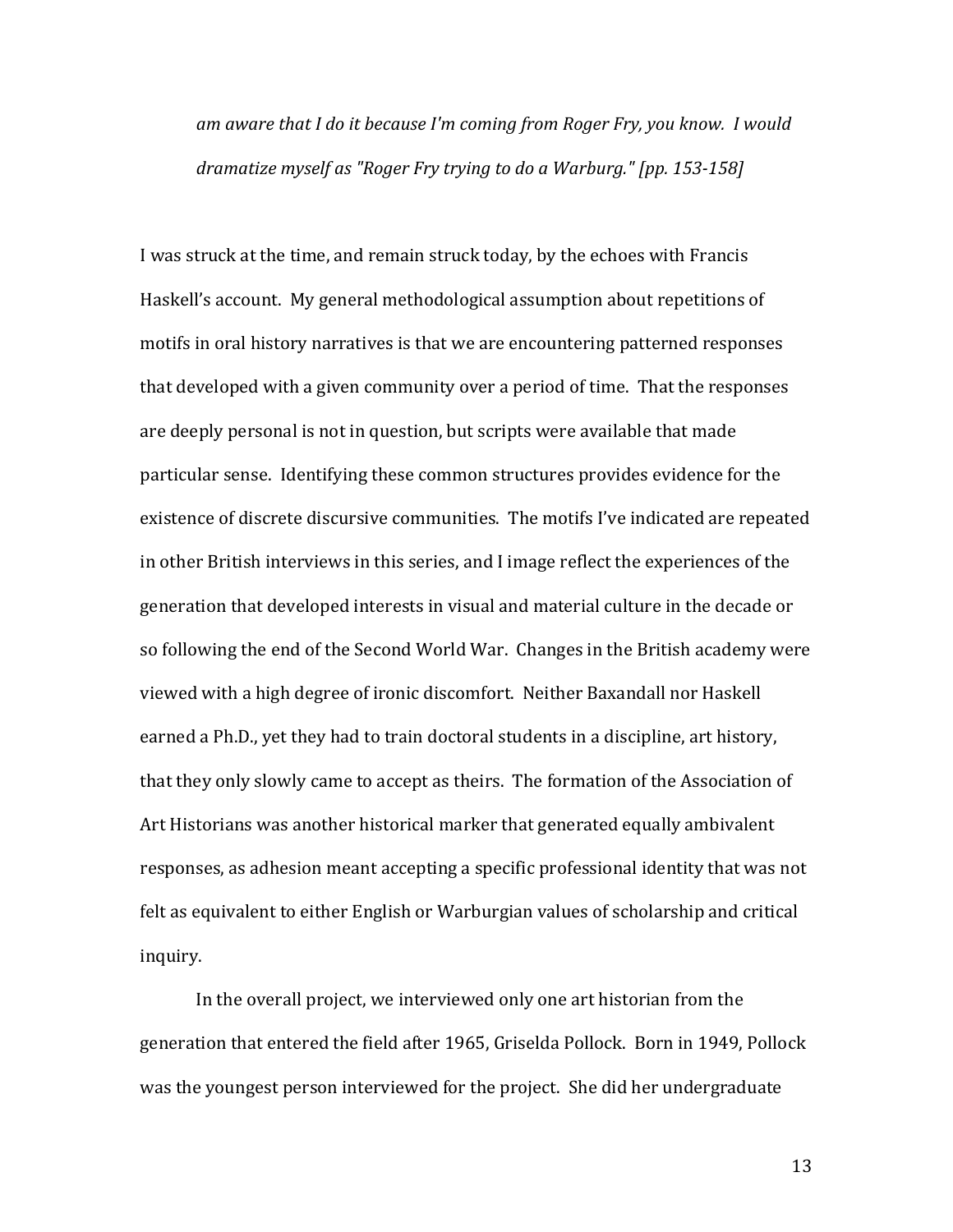studies at Oxford University, where she was Francis Haskell's first student; the connection was an important reason behind her interview. She earned her Ph.D. from the Courtauld Institute. She was the only English art historian interviewed in this series who had a Ph.D. We had previously interviewed Linda Nochlin, and Pollock's interview made sense if we were to extend the series into the emergence of feminism in art history. I had developed a list of potential interviewees whose work came out of feminism, queer studies, and the study of art by people of color. After much debate, the Getty chose not to explore that direction, but opted instead to extend the project to interviews with classical archaeologists from the United States, the United Kingdom, and Germany, following a research design closely modeled on the interviews with art historians. After eight interviews with archaeologists were concluded, I decided to withdraw from the project, and it came to a close after the remaining transcripts were prepared and approved by the interviewees.

The interview with Pollock stands as an intriguing fragment of what might have been a more detailed study of generational transmission to the generation of '68. There were echoes of motifs found in the preceding generation. *"Although my parents had been born in this country, I don't feel in any sense English,"* Pollock declared early on in the more than 9 hours we recorded. She had been born in South Africa, where she lived until she was seven. Her father then took a job in Canada, and she was educated there until she was thirteen.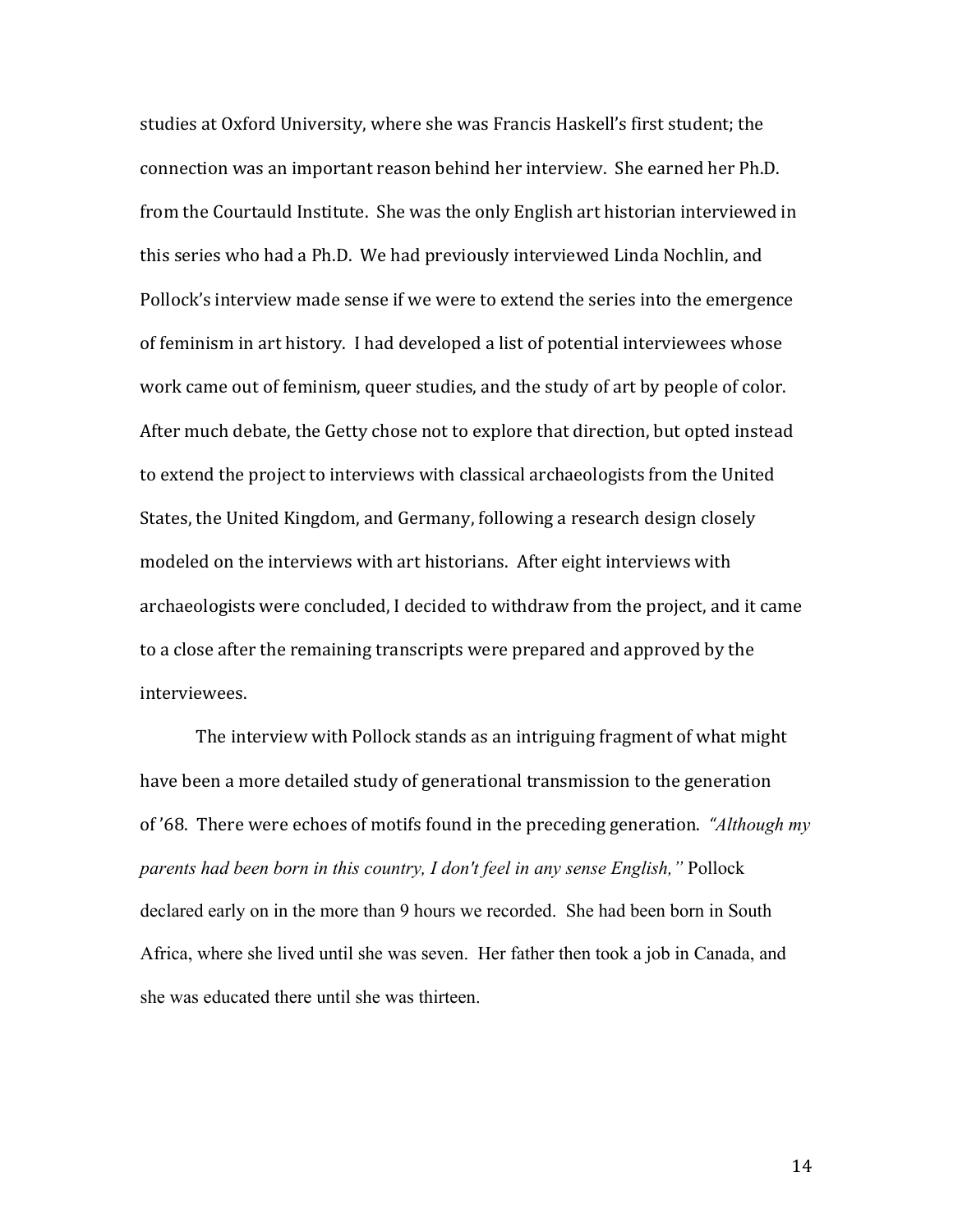*I always now feel more at home in North America. For instance, there is a very classic example that I can give you. In North American education you are encouraged to speak, so there's a level of verbal competence, and vocabulary, and I was taught … English grammar in a very organized and disciplined fashion. When we came back to England I was sent to an English boarding school. … the English education system for girls aims to prevent them from being too clever. It doesn't want educated women and it quite consistently works out how it's going to provide an education that will be for clever girls who can achieve academic results, but without making them intellectual. It's an incredible achievement, and I've watched it happening to my daughter here—compared to what they do with my son, who goes to the same kind of school. … the highest accolade the school could give me was that I could, if I did well enough in the sixth-form year, get a certificate to say that I was now qualified to be a governess. I still have it. I am a qualified governess—in addition to having got A-levels and having been to university. [p. 8]*

Feminism develops in her personal narrative as a necessary strategy for dealing with a strong sense of exclusion *as an intellectual* from English society, a marginalization felt more intensely, more clearly. As a doctoral student at the Courtauld, she had no contact whatsoever with Anthony Blunt, because, she was convinced, that he never spoke to women enrolled in the program he led. Whenever she received communications that Blunt typically gave to male students himself, it was the deputy director who spoke with her. Even in seminars, Blunt restricted his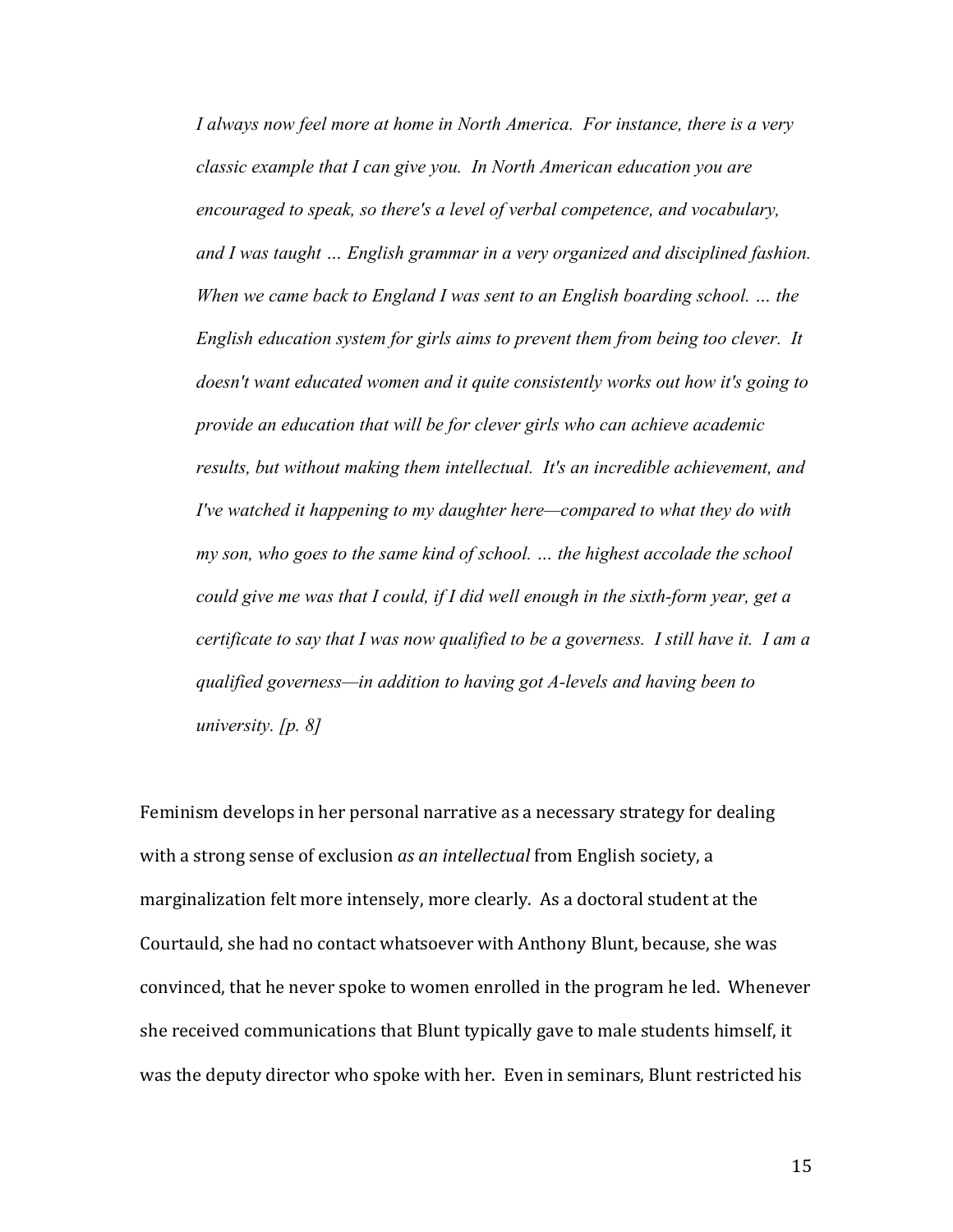exchanges with female students to the bare minimum. On one occasion, the deputy director on Blunt's behalf asked Pollock to withdraw her application for a grant.

*he said, "There are two other people who've applied for this grant who've just finished their B.A.s"—not their M.A.s, and not distinctions, but they were men. He said, "Surely your father would support you. Would you be willing to stand down?" That really is as blatant as it gets, and that's what happened, so I said, "No. I have not been supported for two years by my father. I've worked in shoe shops to keep myself going and I'm not intending to let these two— " I was so angry, because it was so clear. They were two years behind me, their results weren't as good, and just because I was a woman I could be supported. [p. 60]*

Pollock used very little of the self-deprecating humor running throughout the interviews with her male predecessors whenever they examined the peculiar fact they are not quite genuine Britons despite being distinguished professors at universities with global reputations. Feminism provided her a more practical way of understanding and confronting the barriers blocking her full participation. Feminism effected a rupture by privileging theory as necessary to converting raw experience into meaningful understanding. Theory separated her from humanist conceptions of knowledge:

*I'm now twenty-five years down the line in a theoretical project which I think would have been different had I been a standard art historian and simply spent*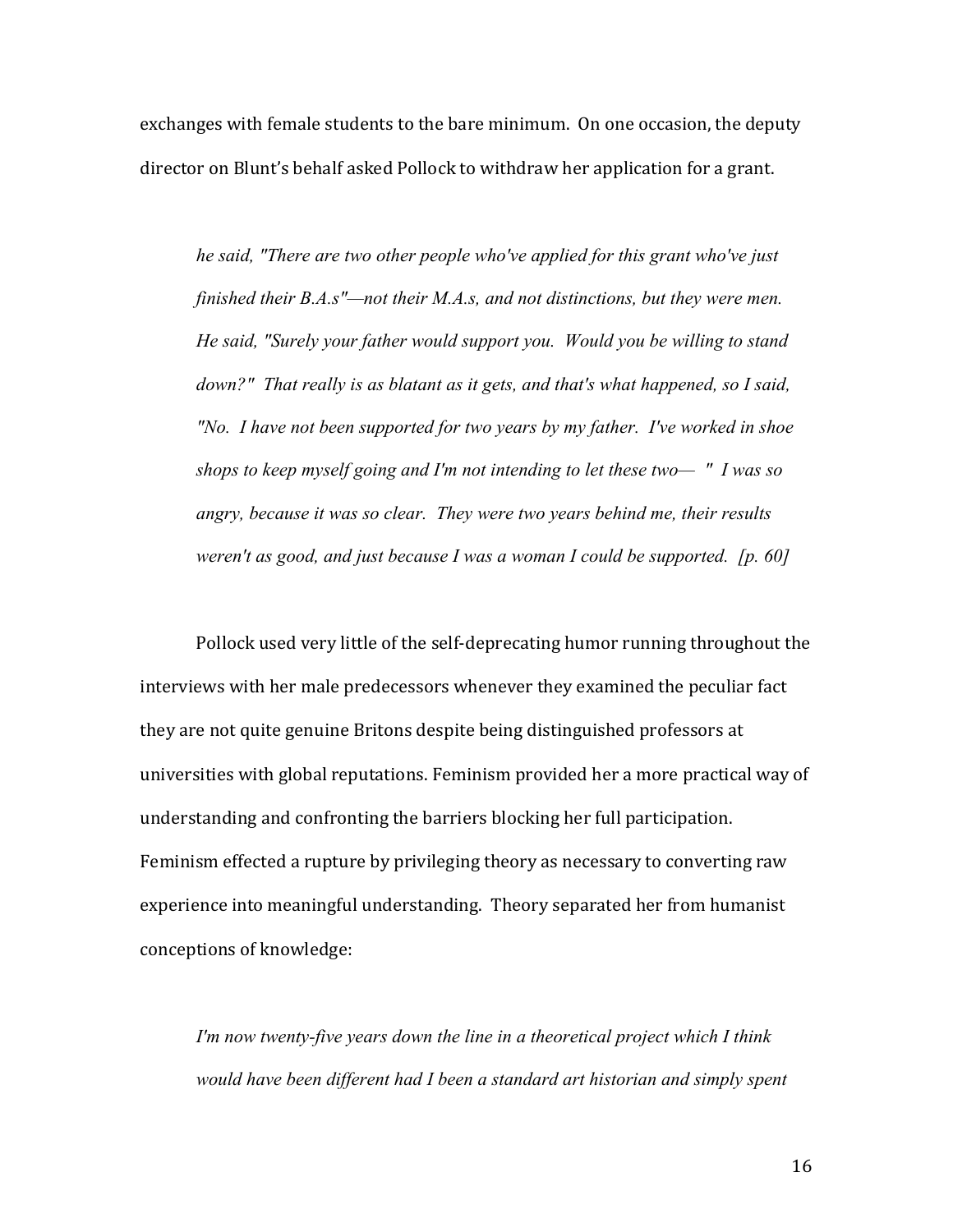*twenty-five years researching French nineteenth-century art history, which is*  what I was being directed to do. I would have accumulated a lot of knowledge, *but in a sense I would still be at the same point. Some of my teachers had been lecturing for twenty years, but they still were doing it from one point of view. They had more information to give me, but it was a framework, which was very comforting. I think that's what art history students would like their teachers to do, whereas what I am doing all the time is revising and revising and revising. [p. 11]*

And while critical of the limitations of her teachers, she singled out Francis Haskell as particularly important for the development of her larger project.

*Francis Haskell was going to do a course on the nineteenth century. I thought, "Aha, this is wonderful," and I went to a lecture Francis Haskell gave. … Haskell gave this unbelievably wonderful lecture which was mostly about Gros, Girard, and Girodet—the early nineteenth-century French paintings. They were exactly the paintings that had I gone to a museum I would have walked by. They were illegible to me. Francis Haskell gave these extraordinary lectures about the relationship of these paintings to the Salon and to Napoleon and post-Napoleonic France and the Restoration. It was so enthralling to see someone reveal something that was essentially indecipherable for me, or that fell beneath my attention, and suddenly I thought, "This is it, I want to do this." [p. 39]*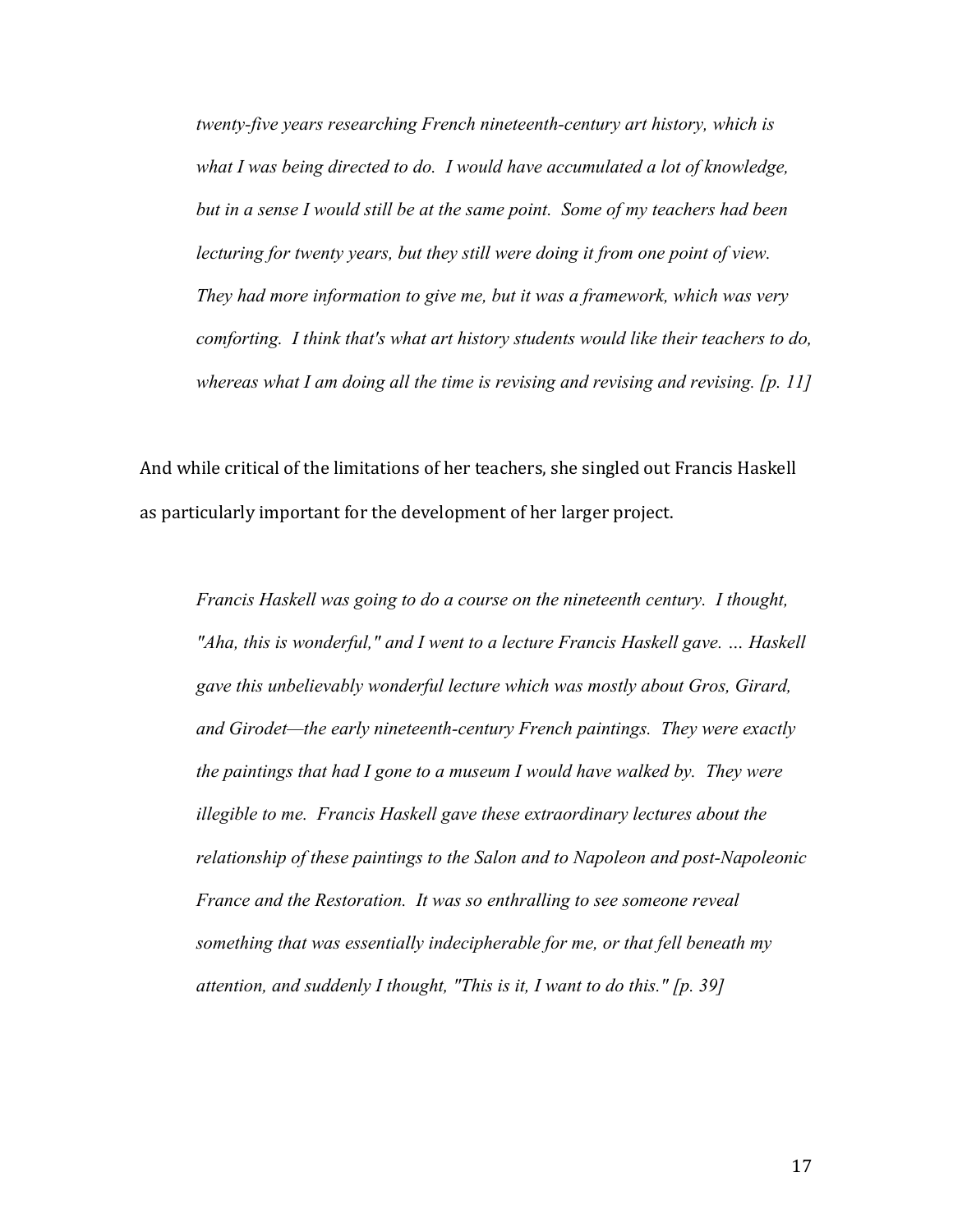The model however was used to indicate scholarship that was distinct from "art history," narrowly understood, hence the model continued the conception of doing work that was apart from the main stream.

*the curatorial model of art history has become so predominant in the way in which we deliver this story of art that we lose the sense of the complex field, and that's what Francis Haskell's course gave us. We were not looking at this "ism" and that "ism," but the complexity of a cultural moment through the prism of one critic's engagement, passionately and partisanly, with completely discontinuous artistic moments. So there would be the legacy of Romanticism, but what did he have to say about Classicism at that moment? And equally, what did he say about the development of "Nature," and what could he say and not say? We looked at prints and photography and drawings, and the key book was [Leon] Rosenthal's From Romanticism to Realism, as well as some of the older books that had never been translated. All this could have inspired me, like some of his other students, to become absolutely focused on that complex history of the nineteenth- century salons, patronage, and criticism, up until about the 1860s. I still think it's very profound and interesting, but I didn't get stuck as a Haskellite. [p. 42]*

Pollock wondered if the separation she felt from the scholar whose approach inspired her to study visual culture was personal or whether it had to do with gender. She did not view herself as continuing Haskell's project.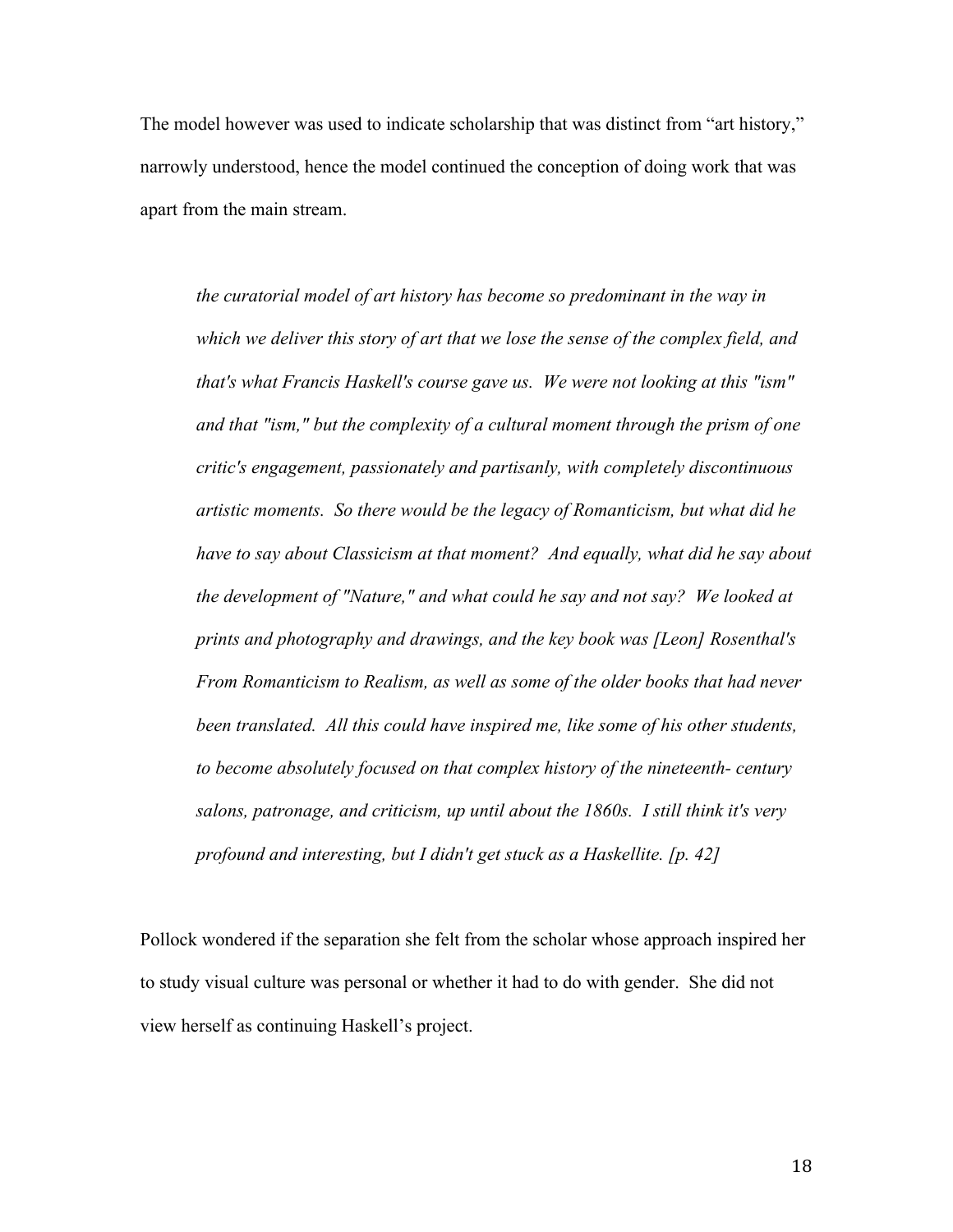*but I didn't seek out Francis's company or try to ingratiate myself; I did not assume that we would be part of a network. But I noticed, particularly at the Courtauld, that some of the young men just assumed that because they were the academic "sons of the fathers," they would claim a certain kind of social interaction with their teachers—they would hang out with them and they would go to the pub. They would assume that the relationship was available. I think obviously because of the sense of sexual proprieties and all the rest of it, I didn't. I never assumed that one would cross that barrier, and I kept a certain kind of academic discipline. … I think I would claim that I am fatherless. … I'm in constant dialogue with certain people; I suppose Tim Clark came to be the nearest person who could function like that, but it's more a sibling relationship. I'm in interesting relationships collaterally, but there isn't anybody else up there doing the stuff I do. I've had to invent it myself. … My generation, it seems to me, taught ourselves everything through the bookshop. … I joined a Marxism and literature reading group, and then there was a kind of Marxism and culture reading group, and when I came to Leeds I joined a Capital reading group. And then we had a Foucault and Lacan reading group, because none of that was on offer in the universities. … I don't know whether I'm misleading myself, but I constantly go over this, and I think it was a major break … there wasn't a patriline. [p. 46]*

Pollock dismissed the idea that she had students working in her matriline, because, as she put it, even if influenced by Pollock's ideas, "they're so bloody independent,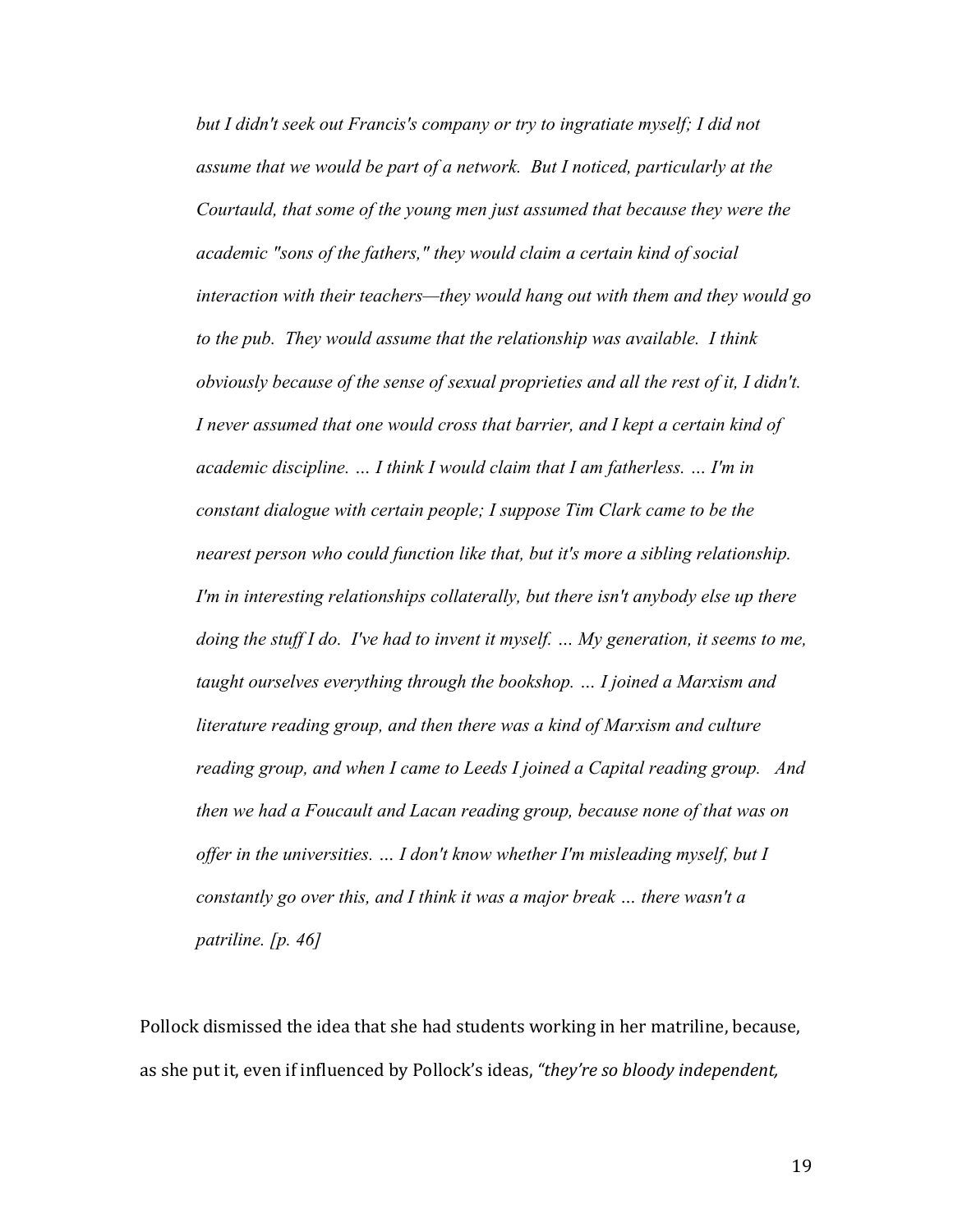*they just go off and they bounce off me" [p. 49]*. This position I should add makes sense in terms of Pollock's relation with her dissertation adviser at the Courtauld Institute. The most important influences on Pollock—Francis Haskell, Linda Nochlin, T. J. Clark, Fred Orton—had no official relationship with her student work. She chose to do her dissertation on van Gogh because Orton substituted for her adviser at the Courtauld when the adviser was on leave. She said:

*Fred came in and literally made us cry, because he'd suddenly say, "What are we talking about? Why was that important? What is this date? Is this significant? What's this drawing about? Tell me about it. Why are you showing it to me?" … no one had ever asked [us] to do anything other than be smoothly polite and just tell the story. And suddenly somebody's saying, "What's it about? Why are you telling me this?"—just asking us questions. So I just thought, "This is it." This was what I'd been waiting for. … We were just struck dumb by the total intellectual and historical inadequacy of everything that we'd been given as art history in the previous few terms. Here was something that was possible; it was as if the door opened. We discovered that there were twenty-five books in the library on Van Gogh, but only two of them represented any serious research. It was just the usual garbage, and there was everything to be done. Every drawing, every letter, every painting, every period of his life was all there waiting to be properly researched—I mean "properly researched" even in the traditional, arthistorical way. So that was what got me into my dissertation. … This was just so obvious that you couldn't believe it. [pp. 50-51]*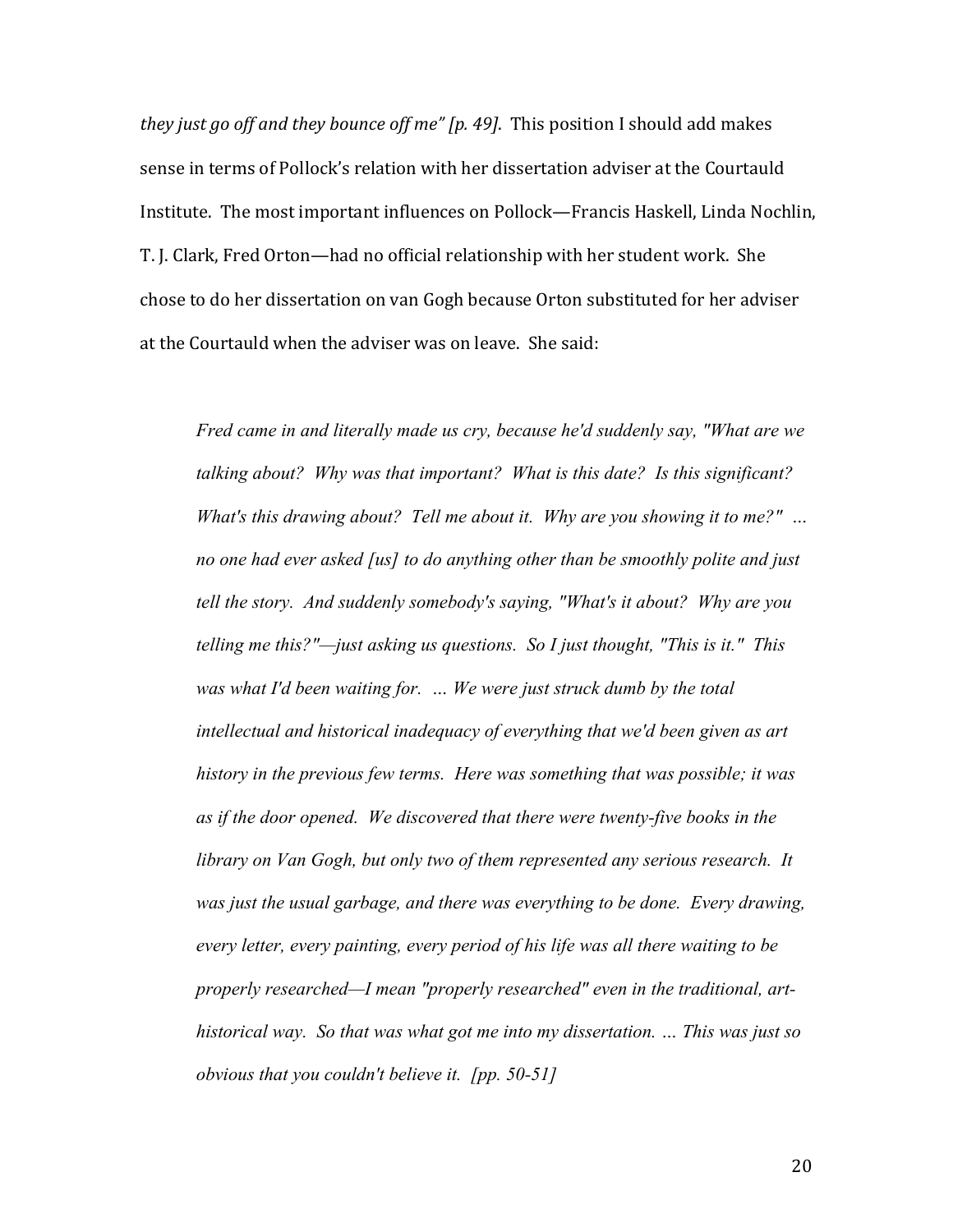A large part of the interview reconstructs Pollock's path towards feminism and the development of her approach towards feminist art history. This was a complicated discussion that weaved together very personal aspects of Pollock's life in the 1960s and 1970s, political commitments she made (at times regretted), her efforts to promote a history of women artists, her dissertation on van Gogh, and a web of theoretical readings she undertook in a variety of study groups. To summarize would be difficult and, more importantly, beside the point. The detail, with all its confusions, is what matters in understanding how one scholar's work grew out of a complicated set of social conflicts. Feminism, more than poststructuralism, characterized the rupture that in international scholarship during her (and my) lifetime. I have suggested how the interviews reveal discursive continuities between Pollock and the art historians we interviewed from the preceding generation. Feminism is the primary marker of how deeply conceptions changed. That is obvious, but one of the regrets I might have about the project not pursuing more interviews with other historians of Pollock's generation is the inability to explore these leads further. Two more obvious developments that were directly related to a new grappling with role of gender were increased importance of subjectivity as a theme, that a theory of the subject was equal in importance to having a conception of the object being studied; secondly, the question of pleasure had to be addressed as critical to the construction of the subject. Both topics were discussed at length, and the conversation I think reveal to a better degree than published writings the continuing confusions, ambivalences, and compromises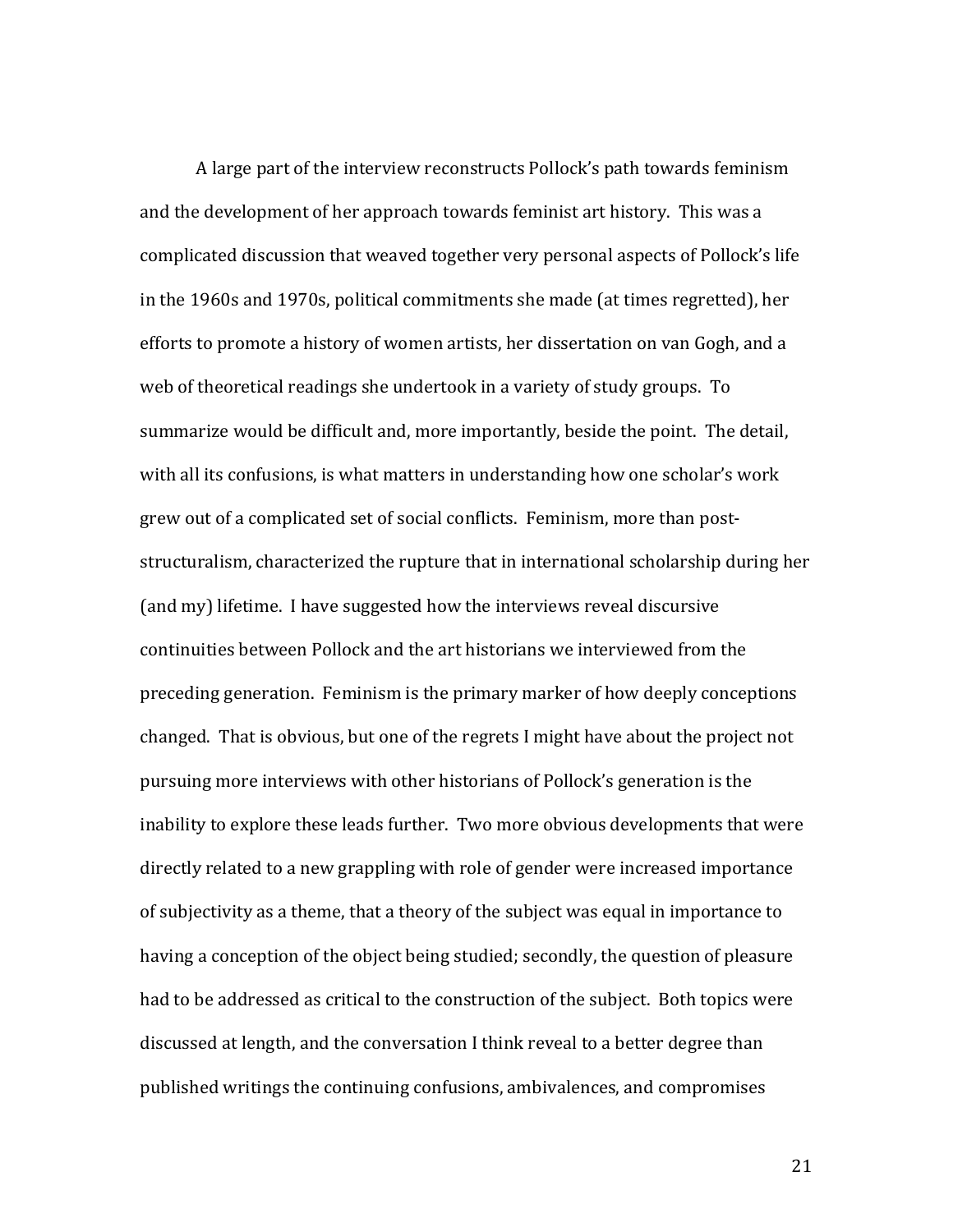involved in putting together an intellectual project.

Oral history interviews do not capture the sophistication or the logical complexity of ideas that intellectuals expound and debate in print. Any given topic of importance to a field has generated hundreds of thousands pages. Theoretical definitions have been debated over and over again, with each generation bringing new considerations to the issue, depending on their theoretical or philosophical predispositions. The conversational nature of an interview however undercuts any tendency an interviewee might have to lapse into lecture mode—though of course on occasion that does happen. Responses to interview questions about categories of analysis grow from how the interviewee has translated theorized frameworks worthy of a lecture or an essay into working concepts suitable for the practical situations of everyday work life. Oral history privileges tentative, practical conclusions typical of conversational exchange rather than well-argued principles prepared for publication and/or conference presentations. Working concepts need to be communicated easily to a variety of people whose help will be critical to the success of a class, an exhibition, or a publication, and they need to be phrased in terms that are comprehensible to those with whom one works that do not pay attention to more complex discussions.

In the course of on-going professional activity, summary statements allow concepts to be put to work in a variety of practical situations. Concepts that are complex and theorized in literature appear in records of everyday discourse as ready-to-hand precepts that can guide whether or not to buy a work of art, what to include in an exhibit, which slides to include in a lecture, how to write about an